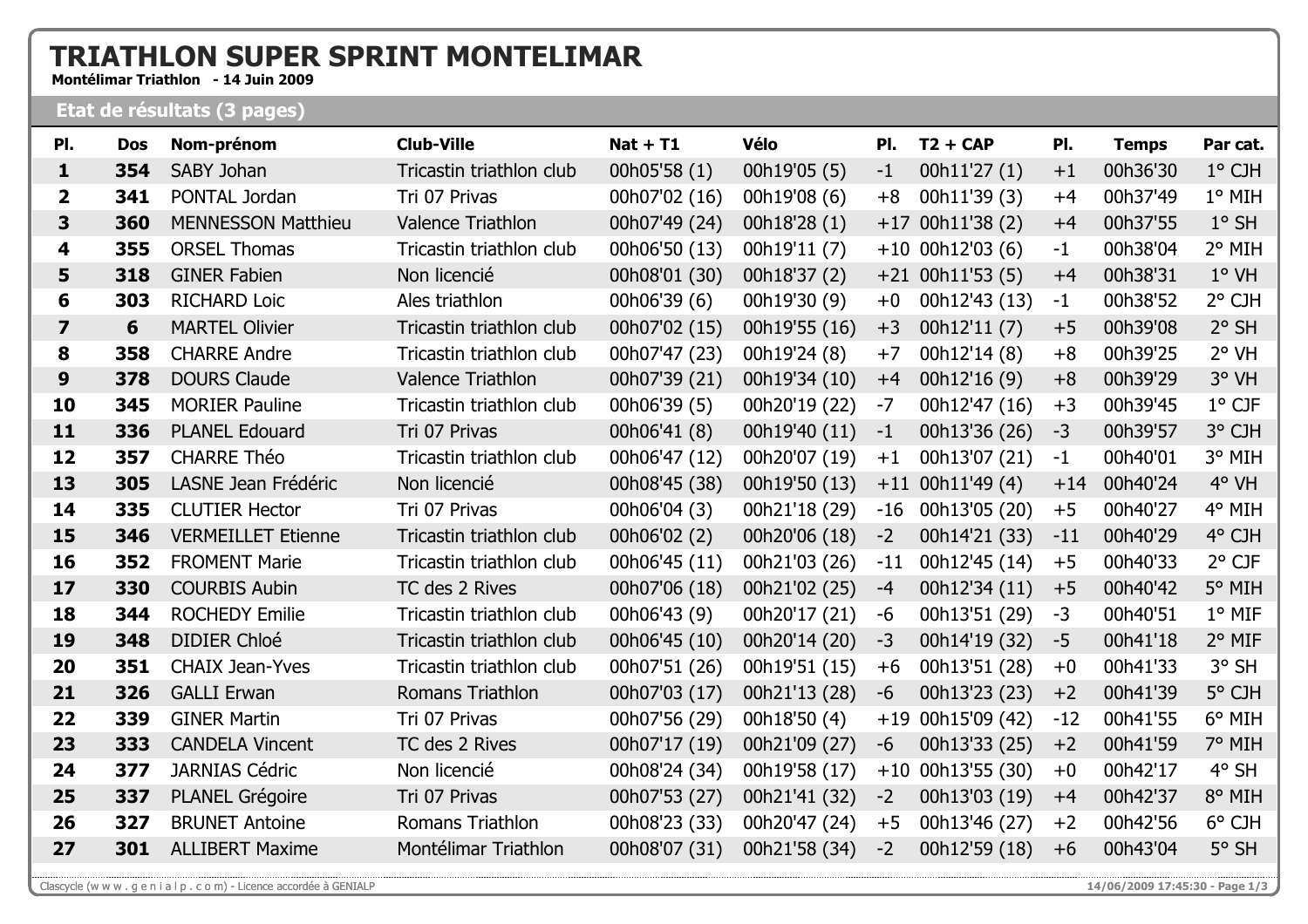| PI. | <b>Dos</b> | Nom-prénom                | <b>Club-Ville</b>            | <b>Nat + T1</b> | Vélo                        | PI.   | $T2 + CAP$          | PI.   | <b>Temps</b> | Par cat.         |
|-----|------------|---------------------------|------------------------------|-----------------|-----------------------------|-------|---------------------|-------|--------------|------------------|
| 28  | 340        | <b>BOURGEAT Yvan</b>      | Tri 07 Privas                | 00h08'33 (36)   | 00h21'25 (30)               | $+5$  | 00h13'15 (22)       | $+3$  | 00h43'13     | $5^{\circ}$ VH   |
| 29  | 307        | <b>CAPUTO Cyril</b>       | Non licencié                 | 00h07'29 (20)   | 00h19'47 (12)               | $+2$  | 00h16'08 (49)       | $-11$ | 00h43'24     | $6°$ SH          |
| 30  | 365        | <b>GARNODIER Vincent</b>  | <b>VC Livron</b>             | 00h10'55 (59)   | 00h19'51 (14)               | $+23$ | 00h12'43 (12)       | $+6$  | 00h43'29     | $6^{\circ}$ VH   |
| 31  | 349        | <b>CHAPPON Julien</b>     | Tricastin triathlon club     | 00h08'32 (35)   | 00h22'43 (46)               | $-3$  | 00h13'33 (24)       | $+7$  | 00h44'48     | 9° MIH           |
| 32  | 356        | <b>ORSEL Adrien</b>       | Tricastin triathlon club     | 00h07'50 (25)   | 00h20'36 (23)               | $-1$  | 00h16'28 (51)       | -6    | 00h44'54     | $10^{\circ}$ MIH |
| 33  | 311        | <b>MOREAU Terry</b>       | Non licencié                 | 00h07'55 (28)   | 00h22'04 (37)               | $-4$  | 00h14'56 (37)       | $-1$  | 00h44'55     | 11° MIH          |
| 34  | 370        | <b>BOLLONJEON Anne</b>    | Non licencié                 | 00h07'02 (14)   | 00h23'15 (50)               | -19   | 00h15'02 (39)       | $+1$  | 00h45'19     | $1°$ SF          |
| 35  | 361        | <b>LOFFICIAL Olivier</b>  | Valence Triathlon            | 00h07'41 (22)   | 00h22'29 (39)               | $-12$ | 00h15'40 (47)       | $-1$  | 00h45'50     | 7° SH            |
| 36  | 314        | <b>ALEXANDRE Bruno</b>    | Non licencié                 | 00h10'32 (55)   | 00h22'36 (43)               |       | $+12$ 00h12'47 (15) | $+7$  | 00h45'55     | 8° SH            |
| 37  | 309        | <b>DUHAMEL Jacques</b>    | Non licencié                 | 00h11'10 (62)   | 00h22'26 (38)               | $+8$  | 00h12'34 (10)       | $+17$ | 00h46'10     | $9°$ SH          |
| 38  | 368        | <b>SAHUT Guy</b>          | <b>Triathlon Romans</b>      | 00h11'35 (64)   | 00h21'40 (31)               | $+17$ | 00h12'57 (17)       | $+9$  | 00h46'12     | 7° VH            |
| 39  | 375        | <b>GRELLET Vivien</b>     | Non licencié                 | 00h09'28 (43)   | 00h21'55 (33)               | $+4$  | 00h15'47 (48)       | $+0$  | 00h47'10     | 7° CJH           |
| 40  | 366        | <b>GARNODIER Justine</b>  | <b>VC Livron</b>             | 00h09'27 (42)   | 00h22'30 (41)               | $+2$  | 00h15'28 (43)       | $+0$  | 00h47'25     | 3° CJF           |
| 41  | 319        | <b>BLAIN Adrien</b>       | Non licencié                 | 00h06'41 (7)    | 00h22'57 (49)               | $-22$ | 00h17'55 (58)       | $-11$ | 00h47'33     | 8° CJH           |
| 42  | 372        | <b>BEALE Christelle</b>   | Valence Triathlon            | 00h10'51 (57)   | 00h22'31 (42)               | $+8$  | 00h14'33 (34)       | $+7$  | 00h47'55     | $2°$ SF          |
| 43  | 334        | <b>FRANÇOIS Laurent</b>   | Tri 07 Privas                | 00h08'09 (32)   | 00h22'47 (47)               | -5    | 00h17'02 (56)       | -6    | 00h47'58     | $10^{\circ}$ SH  |
| 44  | 373        | <b>NEGRELLO Didier</b>    | Non licencié                 | 00h10'52 (58)   | 00h22'30 (40)               | $+8$  | 00h14'36 (36)       | $+6$  | 00h47'58     | 8° VH            |
| 45  | 315        | <b>ROCHAS Philippe</b>    | Non licencié                 | 00h11'06 (61)   | 00h22'02 (35)               | $+17$ | 00h15'08 (41)       | $-1$  | 00h48'16     | $11^{\circ}$ SH  |
| 46  | 329        | <b>ROLAND Samuel</b>      | <b>TC Beaucaire Tarascon</b> | 00h11'05 (60)   | 00h22'04 (36)               |       | $+15$ 00h15'08 (40) | $-1$  | 00h48'17     | $12^{\circ}$ SH  |
| 47  | 374        | <b>AUDINEAU Bernard</b>   | Non licencié                 | 00h10'40 (56)   | 00h23'39 (54)               | $-2$  | 00h14'01 (31)       | $+11$ | 00h48'20     | $9°$ VH          |
| 48  | 308        | <b>BONNARDEL Patrick</b>  | Non licencié                 | 00h09'56 (50)   | 00h23'38 (53)               | $-3$  | 00h14'57 (38)       | $+5$  | 00h48'31     | $10^{\circ}$ VH  |
| 49  | 363        | <b>GRAU Norbert</b>       | <b>Valence Triathlon</b>     | 00h10'28 (54)   | 00h22'42 (45)               | $+8$  | 00h15'39 (46)       | $-3$  | 00h48'49     | $11^{\circ}$ VH  |
| 50  | 331        | <b>BARBÉ Maud</b>         | TC des 2 Rives               | 00h09'09 (39)   | 00h24'24 (58)               | $-13$ | 00h15'30 (44)       | $+2$  | 00h49'03     | 3° SF            |
| 51  | 322        | <b>VERBRUGGHE Laurent</b> | Non licencié                 | 00h09'44 (46)   | 00h23'20 (51)               | $+4$  | 00h16'34 (52)       | $-9$  | 00h49'38     | $12^{\circ}$ VH  |
| 52  | 371        | <b>BOLLONJEON Astrid</b>  | <b>Triathlon Romans</b>      | 00h08'37 (37)   | 00h24'49 (60)               | -14   | 00h16'25 (50)       | $-1$  | 00h49'51     | 4° SF            |
| 53  | 310        | <b>MOREAU Alexandra</b>   | Non licencié                 |                 | 00h09'40 (44) 00h24'47 (59) |       | -15 00h15'39 (45)   | $+6$  | 00h50'06     | 4° CJF           |
| 54  | 367        | <b>SAHUT Elisabeth</b>    | <b>Triathlon Romans</b>      | 00h11'37 (65)   | 00h22'40 (44)               | $+8$  | 00h16'52 (54)       | $+3$  | 00h51'09     | $1^{\circ}$ VF   |
| 55  | 302        | <b>MAILLOT David</b>      | AL Echirolles Triathlon      | 00h09'58 (51)   | 00h22'53 (48)               |       | $+10$ 00h18'26 (60) | $-14$ | 00h51'17     | $13^{\circ}$ SH  |
| 56  | 313        | <b>MORIER Jacques</b>     | Non licencié                 | 00h09'53 (49)   | 00h24'22 (57)               | $-7$  | 00h17'25 (57)       | $+0$  | 00h51'40     | $13°$ VH         |
| 57  | 364        | <b>GRAU Annie</b>         | Valence Triathlon            | 00h09'48 (47)   | 00h23'33 (52)               | $-1$  | 00h19'11 (62)       | $-9$  | 00h52'32     | $2^{\circ}$ VF   |